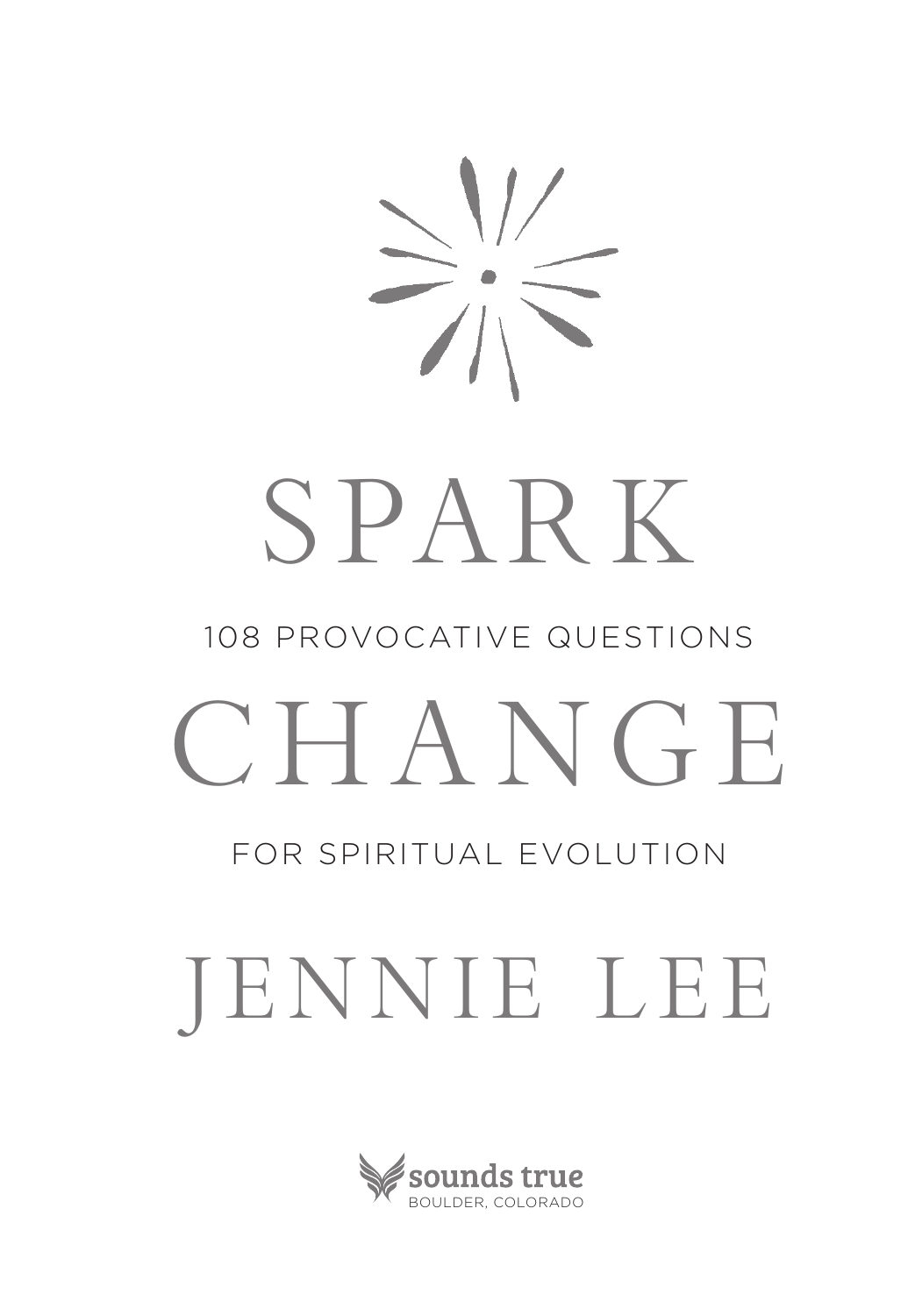# CONTENTS

|            | CHAPTER ONE: CHANGES 11                                                |
|------------|------------------------------------------------------------------------|
| QUESTION 1 | How many times does something<br>have to happen before it occurs to me |
| QUESTION 2 | What needs to change in my life                                        |
| QUESTION 3 | What am I resisting and what is the                                    |
| QUESTION 4 | What do I fear would happen if I<br>made the change I need to make? 16 |
| QUESTION 5 | How do I consistently lie to myself?17                                 |
| QUESTION 6 | Do I set self-honoring boundaries? 18                                  |
| QUESTION 7 | When I made a positive change in<br>the past, how did I do it? 19      |
| QUESTION 8 | How could I be more integrated in<br>body and mind? 20                 |
| QUESTION 9 | What question am I afraid to ask? 21                                   |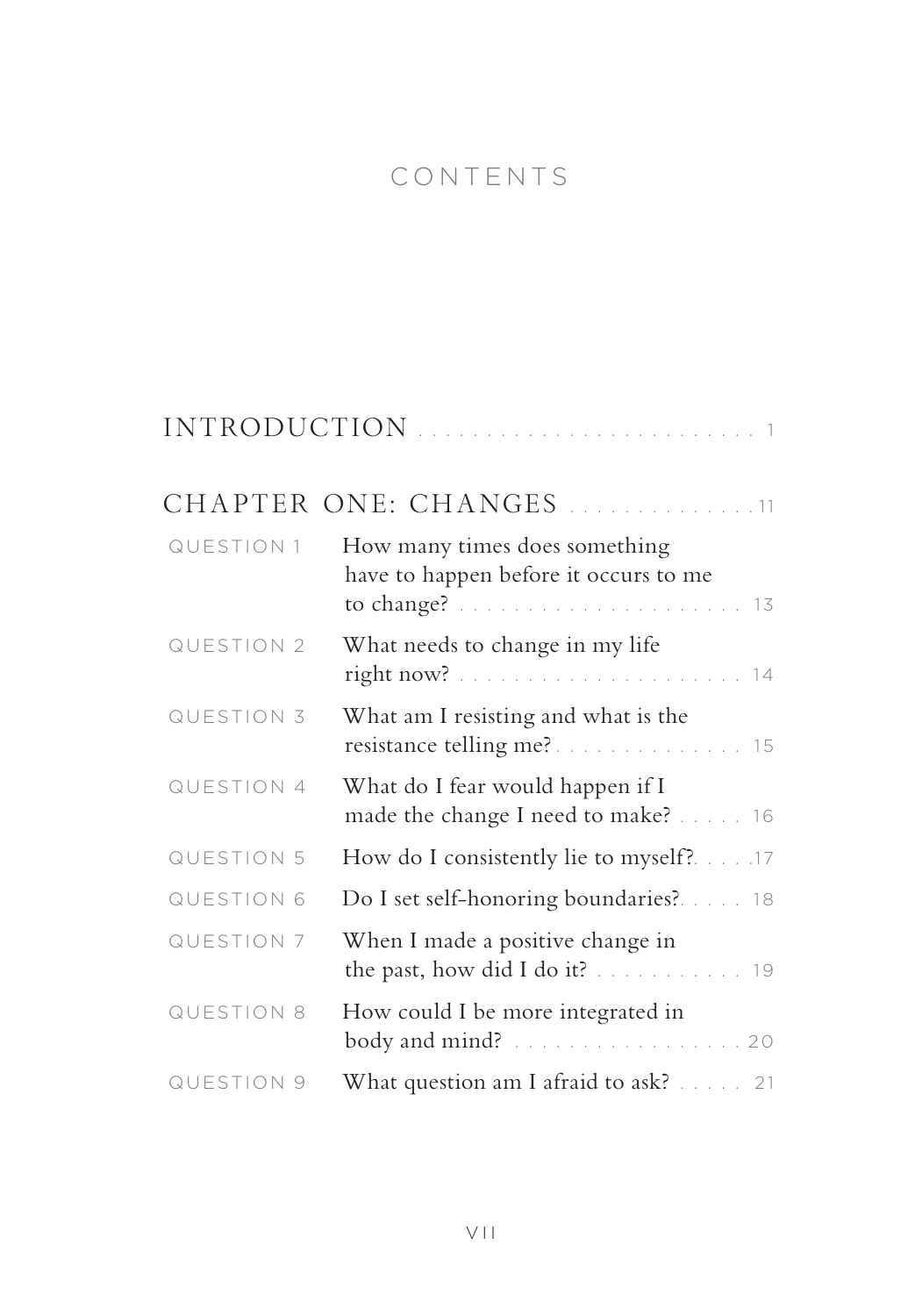|                    | CHAPTER TWO: VALUES 23                                                    |
|--------------------|---------------------------------------------------------------------------|
| QUESTION 10        | What do I prioritize on a daily basis? 26                                 |
| QUESTION 11        | What do my possessions say about my<br>prevailing values? 27              |
| QUESTION 12        | When do I feel best about myself? 28                                      |
| QUESTION 13        |                                                                           |
| QUESTION 14        | What do I want more of in my life? 30                                     |
| QUESTION 15        | What are the ten things in my life<br>now that will matter most ten years |
| QUESTION 16        | What type of person would I like to<br>develop a relationship with? 32    |
| QUESTION 17        | What gives my life the most meaning? 33                                   |
| QUESTION 18        | At my core, what do I stand for? 34                                       |
|                    | CHAPTER THREE: BELIEFS 35                                                 |
| QUESTION 19        | Are my thoughts helping or                                                |
| QUESTION 20        | What belief am I overly attached to? 38                                   |
| QUESTION 21        | What am I defending? 39                                                   |
| QUESTION 22        | What is my limiting belief pattern? 40                                    |
| QUESTION 23        | Why do I believe __ about myself? 41                                      |
| QUESTION 24        | What is the inner need that my<br>worst habit fulfills? 42                |
| <b>QUESTION 25</b> | Have I made unhappiness a habit? 43                                       |
| QUESTION 26        | How can I stay positive in challenging<br>situations?44                   |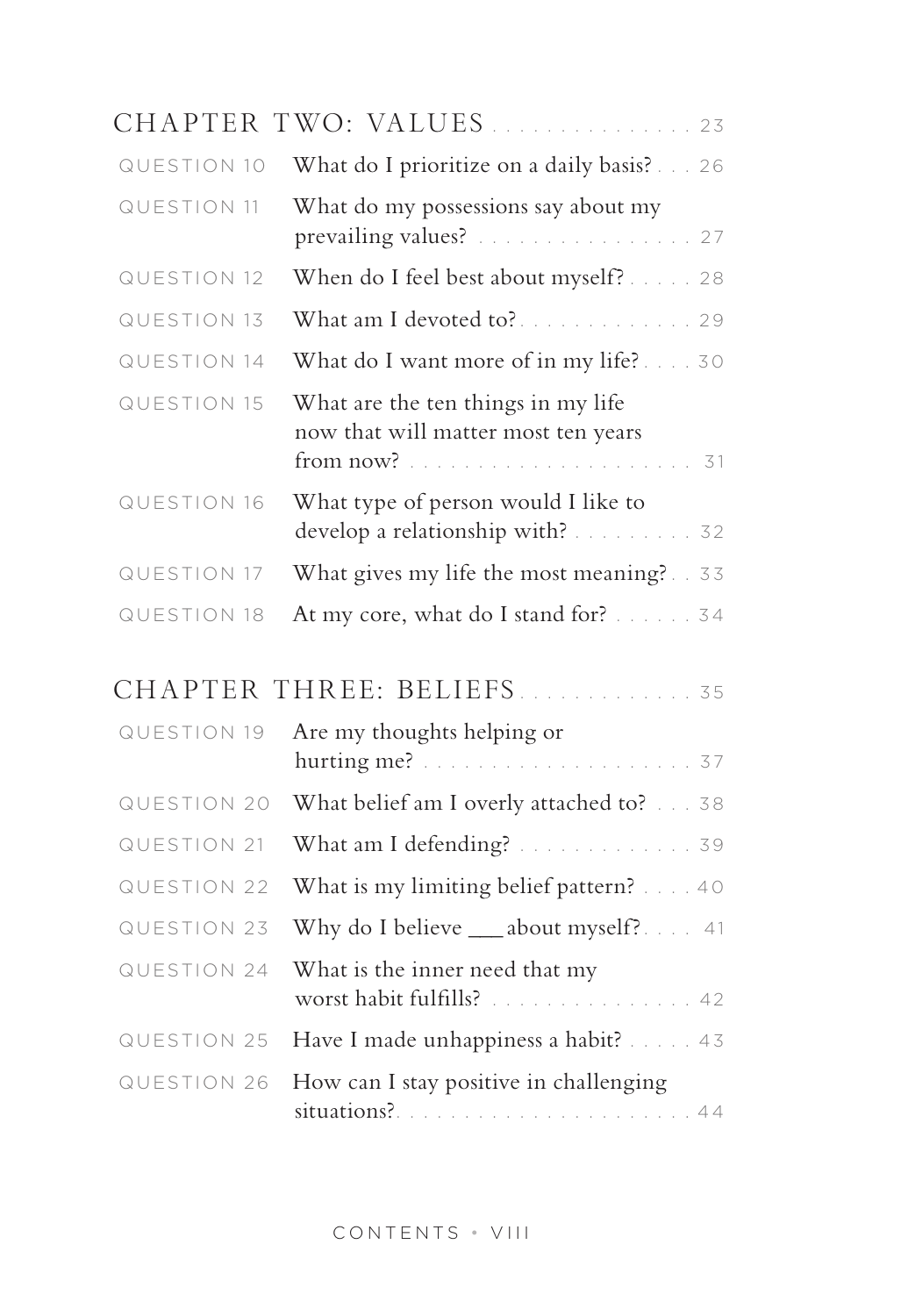| QUESTION 27        | Are my beliefs feeding my ego or                                    |
|--------------------|---------------------------------------------------------------------|
|                    | CHAPTER FOUR: WILLINGNESS  47                                       |
| QUESTION 28        | Am I willing to do the personal work<br>I need to do?50             |
| QUESTION 29        | What is the weak link in my                                         |
| QUESTION 30        | What is this person or situation                                    |
| QUESTION 31        | In what way do I need to ask for help? 53                           |
| QUESTION 32        | How can I help others to help me?54                                 |
| QUESTION 33        | What obstacle to change am I ready to                               |
| <b>QUESTION 34</b> | What do I need to act on today? 56                                  |
| QUESTION 35        | Am I willing to have what I say I want? 37                          |
| QUESTION 36        | What is being asked of me in this                                   |
|                    | CHAPTER FIVE: LESSONS  59                                           |
| QUESTION 37        | What is life asking me to learn                                     |
| <b>QUESTION 38</b> | What is my growing edge? 62                                         |
| QUESTION 39        | What part of my spirit do I need to                                 |
| QUESTION 40        | What good advice have I gotten<br>that I haven't taken yet? 64      |
| QUESTION 41        | What can I learn from the most<br>challenging person in my life? 65 |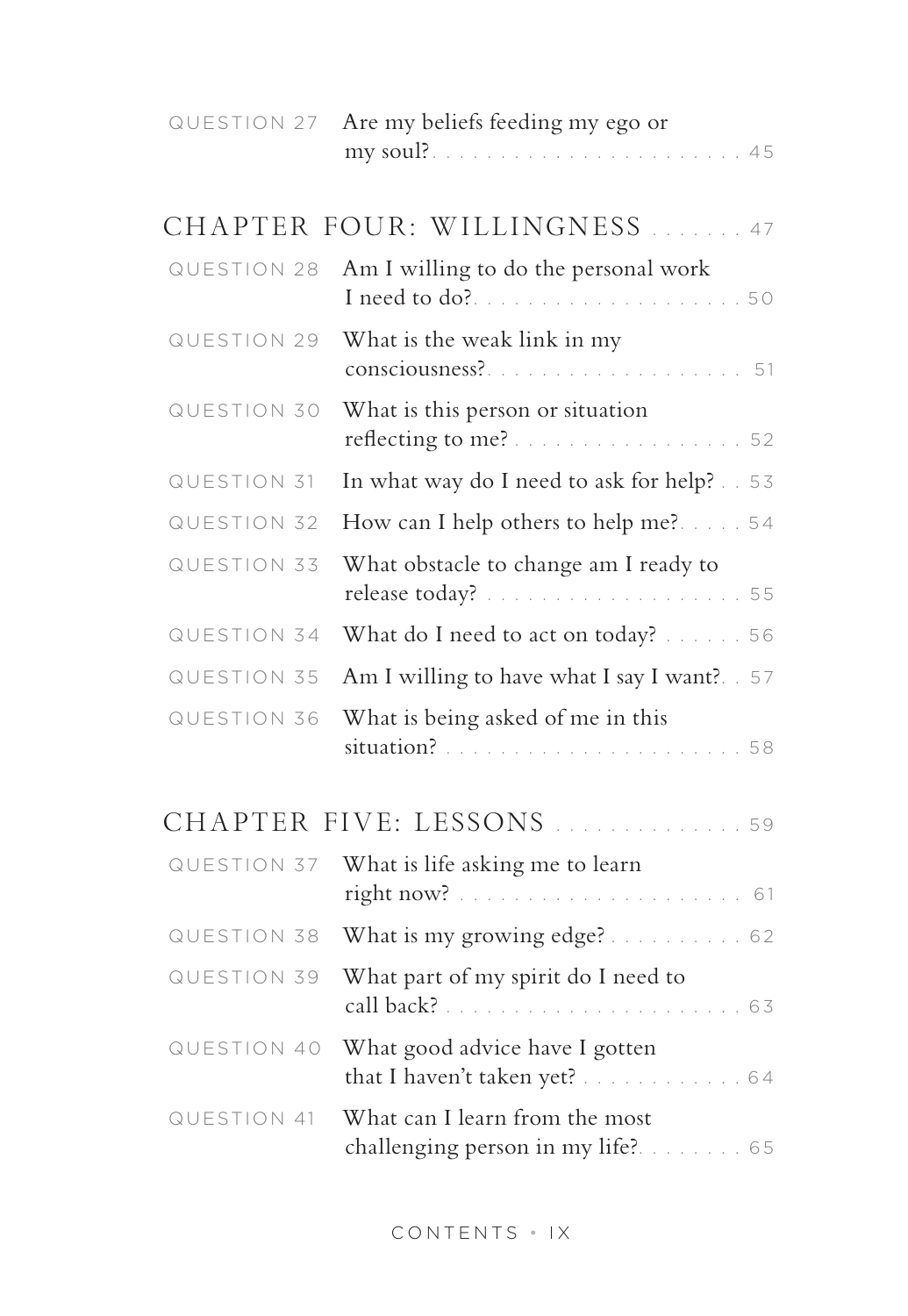| QUESTION 42 | In what ways am I inflexible? 66                                                            |
|-------------|---------------------------------------------------------------------------------------------|
| QUESTION 43 | What meaning do I want to give this                                                         |
| QUESTION 44 | What have I learned by utilizing                                                            |
| QUESTION 45 | Am I asking myself the right question                                                       |
|             | CHAPTER SIX: ACCOUNTABILITY<br>71                                                           |
| QUESTION 46 | In what way am I keeping myself                                                             |
| QUESTION 47 | What am I not telling the complete                                                          |
| QUESTION 48 | What would I do differently if I knew<br>I was responsible for everything                   |
| QUESTION 49 | Who or what am I blaming rather<br>than taking responsibility? 77                           |
| QUESTION 50 | How do I need to be more courageous? . 78                                                   |
| QUESTION 51 | What is the best attitude to take or<br>choice to make given this circumstance              |
| QUESTION 52 | What change am I hoping for in<br>someone else that I could more fully<br>embody myself? 80 |
| QUESTION 53 | What is a fresh approach that could<br>change my life today? 81                             |
| QUESTION 54 | Assuming karma is real, what would I                                                        |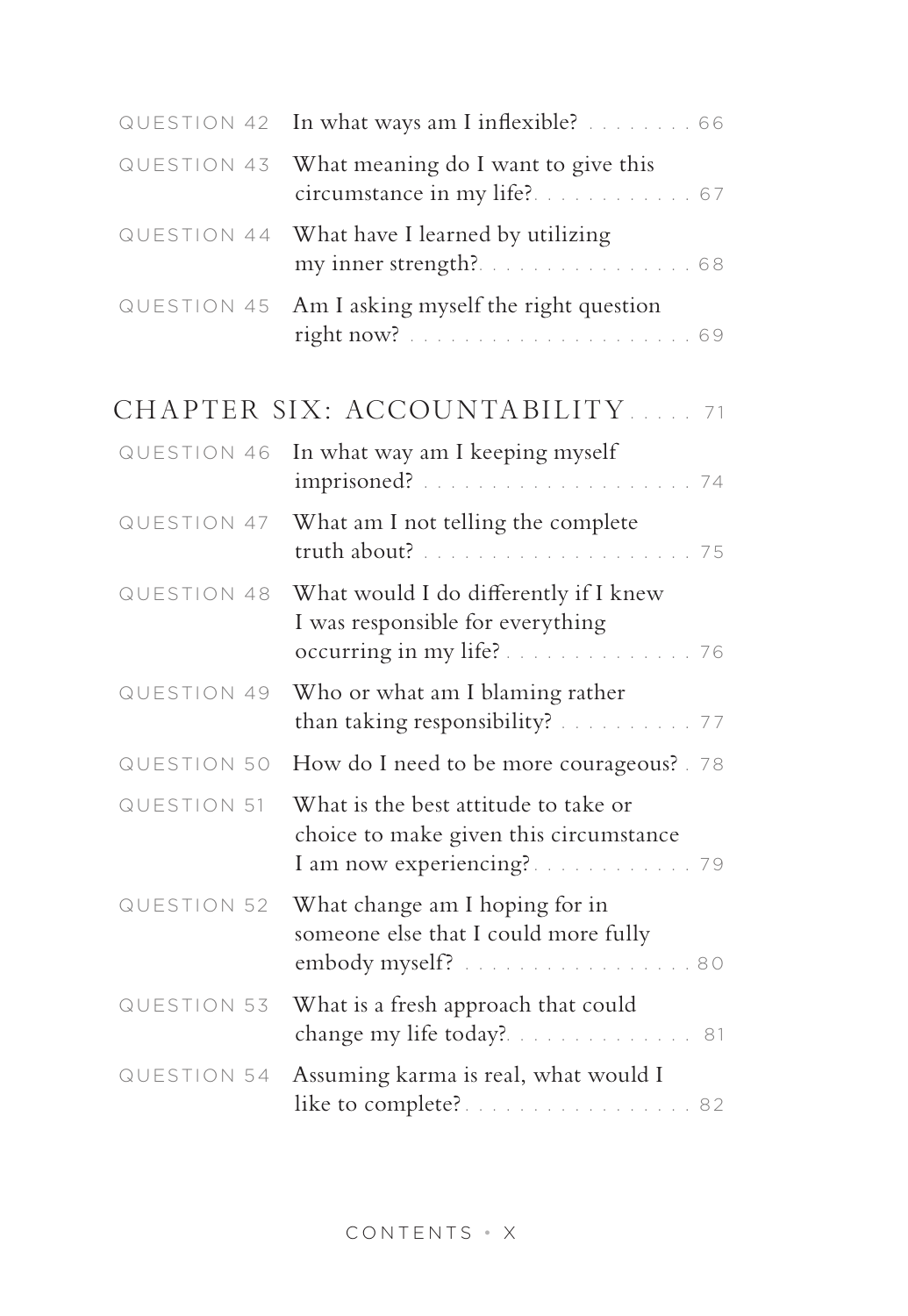|                    | CHAPTER SEVEN: ACCEPTANCE83                                                                            |
|--------------------|--------------------------------------------------------------------------------------------------------|
| QUESTION 55        | How would it feel to stop judging<br>everything as good or bad and allow<br>this moment to just be? 85 |
| <b>QUESTION 56</b> | What would change if I let go of<br>attachment and fear? 86                                            |
| QUESTION 57        | When do I distract myself rather than<br>being fully present with what is? 87                          |
| <b>QUESTION 58</b> | In what way is my own attitude holding                                                                 |
| <b>QUESTION 59</b> | How can I make friends with                                                                            |
| QUESTION 60        | Who do I need to forgive? 90                                                                           |
| QUESTION 61        | Am I a facilitator of happiness                                                                        |
| QUESTION 62        | How can I practice acceptance through                                                                  |
| QUESTION 63        | When I meet people, do I focus on our                                                                  |
|                    | CHAPTER EIGHT: INSPIRATION 95                                                                          |
| QUESTION 64        | Where am I feeling flat right now? 97                                                                  |
| <b>QUESTION 65</b> | What am I curious about?98                                                                             |
| QUESTION 66        |                                                                                                        |
| QUESTION 67        | Can I imagine a different possibility? 100                                                             |
| <b>QUESTION 68</b> | What will I fill my heart up with                                                                      |
| QUESTION 69        | What am I doing when I feel the                                                                        |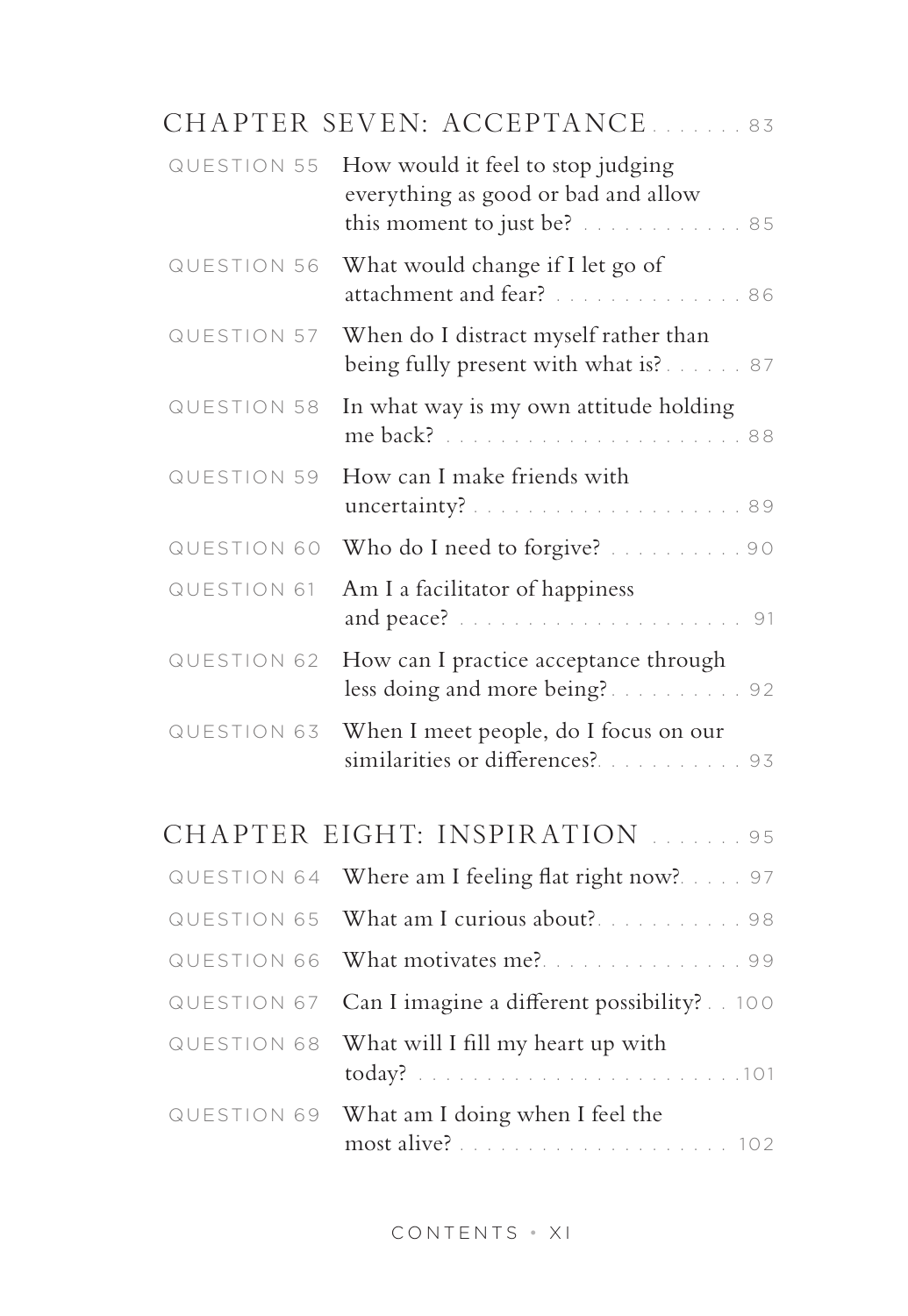| QUESTION 70 What has renewed my inspiration in                                                    |
|---------------------------------------------------------------------------------------------------|
| QUESTION 71 How can I choose more freedom? 104                                                    |
| QUESTION 72 If I gave myself permission to be fully<br>who I am, what would I do differently? 105 |

# CHAPTER NINE: KNOWING ................ 107

| QUESTION 73        | As a child, was my intuition                                     |
|--------------------|------------------------------------------------------------------|
| QUESTION 74        | What is preventing me from being                                 |
| QUESTION 75        | What inner conflict is causing<br>me disharmony? 111             |
| QUESTION 76        | How can I know the difference<br>between fear and intuition? 112 |
|                    | $QUESTION 77$ What is my intuition whispering to                 |
| <b>QUESTION 78</b> | What do I know for sure?114                                      |
| QUESTION 79        | What can I learn by accepting that<br>I "don't know"? 115        |
| QUESTION 80        |                                                                  |
| QUESTION 81        | What do I need to know in this                                   |

| CHAPTER TEN: LOVE 119                                  |
|--------------------------------------------------------|
| QUESTION 82 In what ways could I choose love more? 121 |
| QUESTION 83 How do I need to heal my love story? 122   |
| QUESTION 84 Is my consciousness based in love          |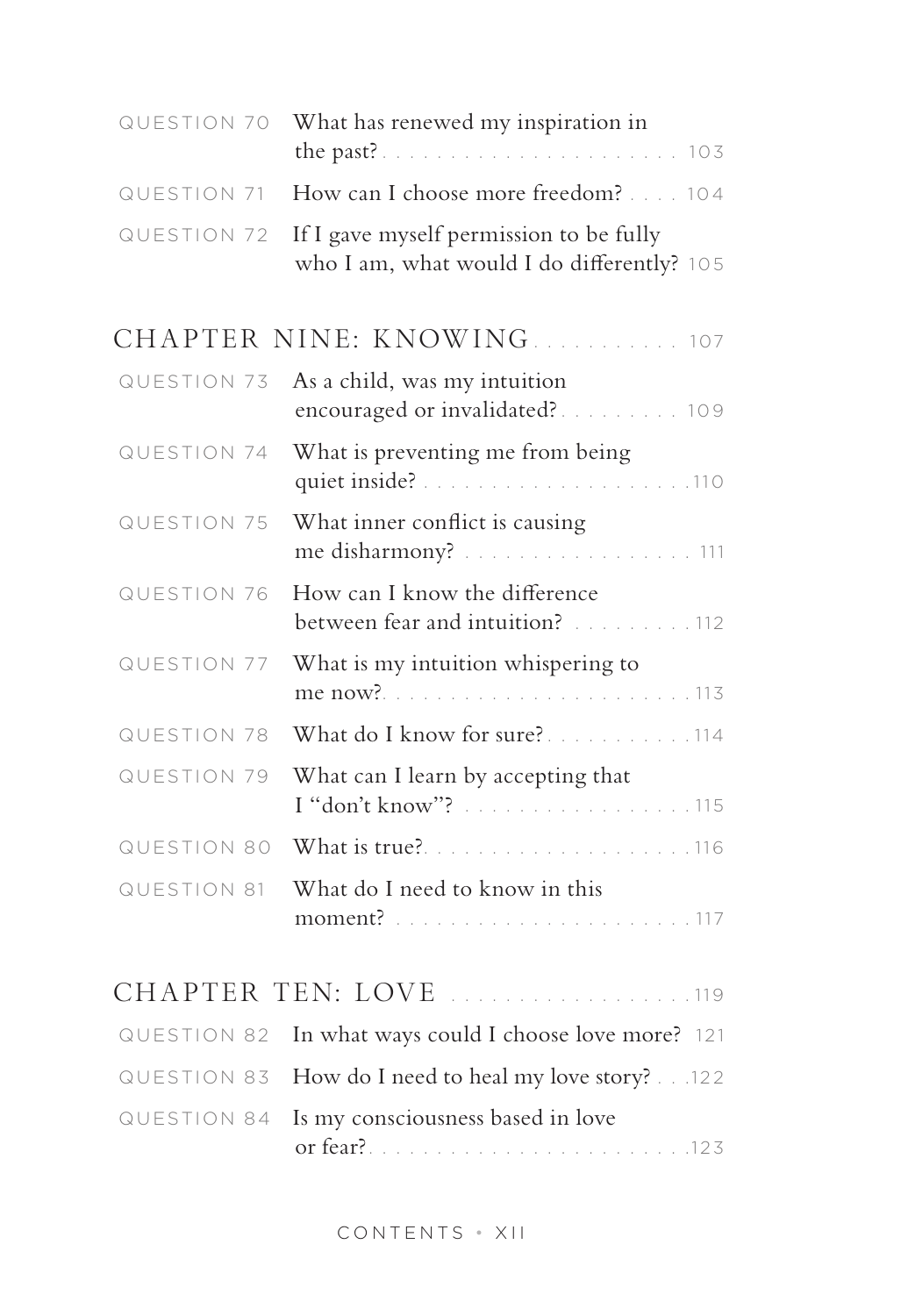| QUESTION 85        | How would I act in this experience if I                           |
|--------------------|-------------------------------------------------------------------|
| QUESTION 86        | How could I be more thoughtful of<br>those around me? 125         |
| QUESTION 87        | How can I be of greatest service? 126                             |
| QUESTION 88        | What sadness is keeping me<br>separated from love? 127            |
| <b>QUESTION 89</b> | What might be different if I replaced<br>judgment with love? 128  |
| QUESTION 90        | In what form do I most want to<br>know love? 129                  |
|                    | CHAPTER ELEVEN: PURPOSE 131                                       |
| QUESTION 91        | What is my unique purpose at this                                 |
| QUESTION 92        |                                                                   |
| QUESTION 93        | If I could, what one thing would<br>I change about the world? 135 |
| QUESTION 94        | Is this activity really what I need to                            |
| QUESTION 95        | What continually pulls me forward                                 |
| QUESTION 96        | What question have I been living my                               |
| QUESTION 97        | What does my soul want to express?<br>139                         |
| <b>QUESTION 98</b> | What is the purpose of life? 140                                  |
| QUESTION 99        | How can I develop greater trust in                                |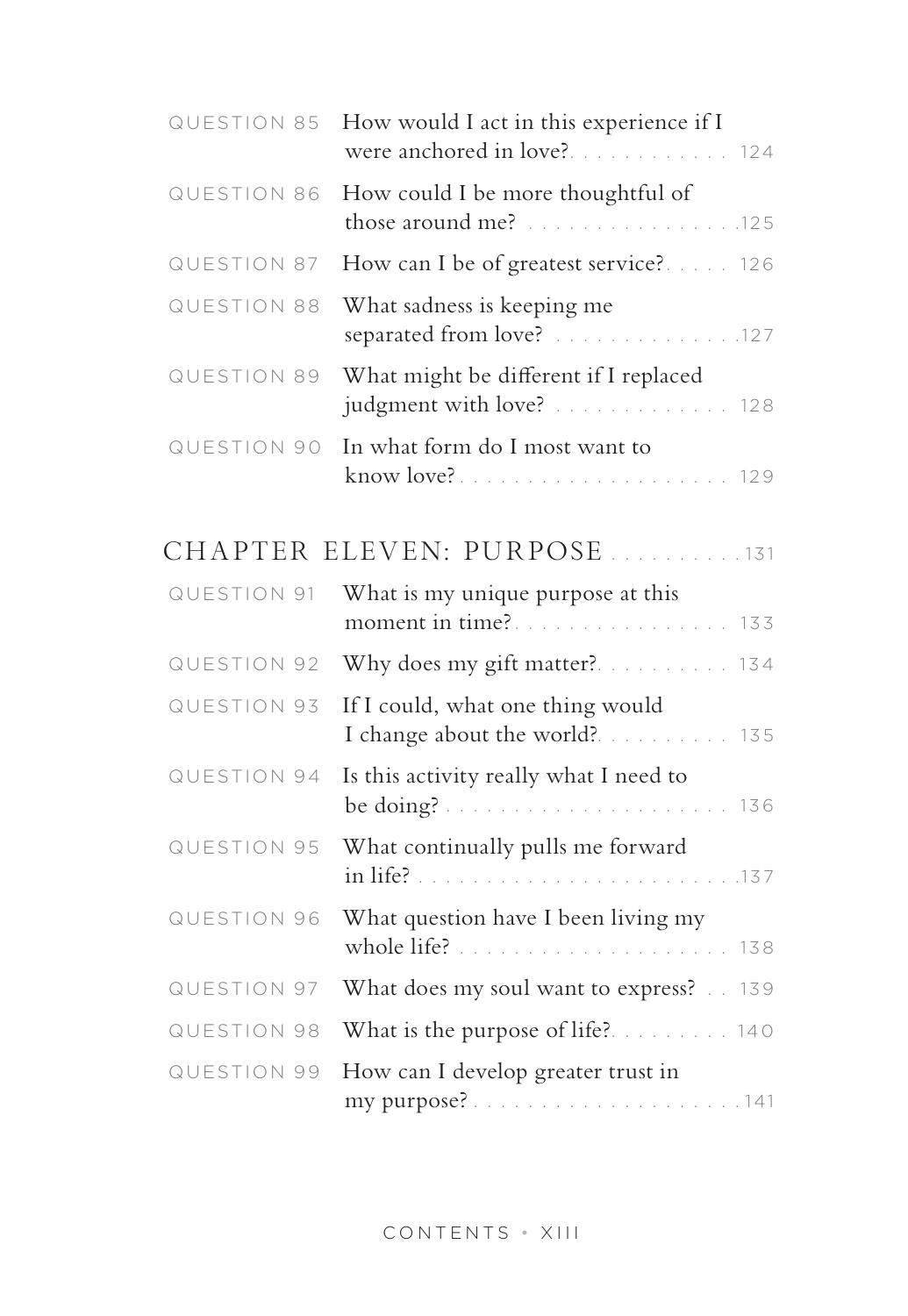| CHAPTER TWELVE: MASTERY  143                                                        |
|-------------------------------------------------------------------------------------|
| QUESTION 100 What soul quality do I need to<br>awaken more?146                      |
| QUESTION 101 How does my ego most often try to<br>delude me?147                     |
| QUESTION 102 Can I be open to everything but<br>attached to nothing? 148            |
| QUESTION 103 What would happen if I let go of<br>the "how" and just followed where  |
|                                                                                     |
| QUESTION 105 How can I be the best version of                                       |
| QUESTION 106 How can I celebrate the mystery                                        |
| QUESTION 107 Do I choose the light or the darkness? . 153                           |
| QUESTION 108 What is the most important question<br>I need to answer right now? 154 |
|                                                                                     |
| ACKNOWLEDGMENTS159                                                                  |
| RECOMMENDED RESOURCES161                                                            |
| ABOUT THE AUTHOR 163                                                                |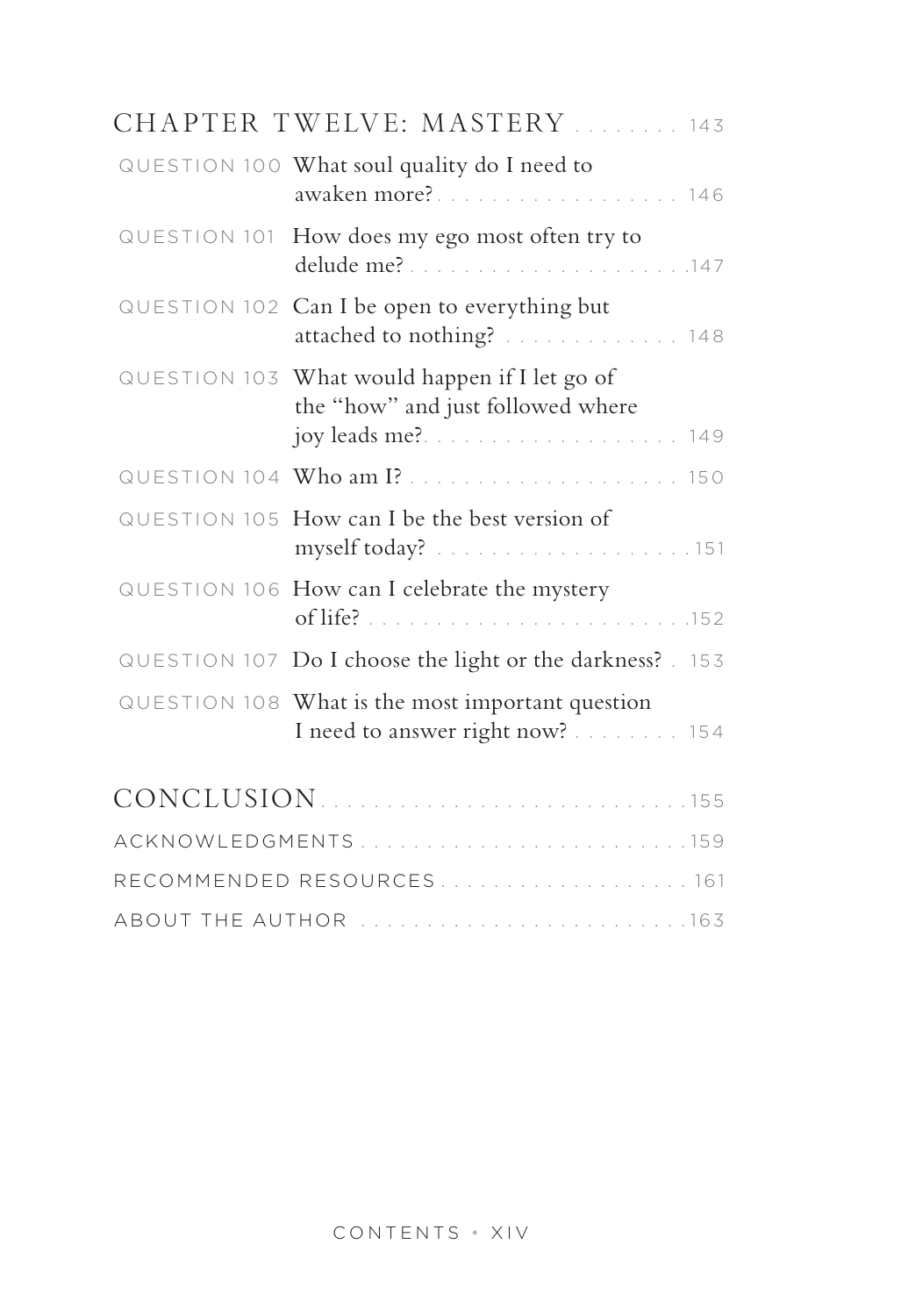# Introduction

There is a moment when we know that we are ready for *more*—a deeper understanding of life, a more profound experience of it. No one can make us ready, and no one *more*—a deeper understanding of life, a more profound can stop us once this desire awakens within us. There comes an urgency prompted by our soul, a need to know, a need to evolve, a need to *be* more. Sometimes it comes through the proverbial dark night of the soul, and sometimes it just keeps us up at night! As I write this, it's 2:21 a.m.

The urgency to serve this new level of knowing and being is undeniable. It is an unmistakable call to action, and it often begins with a question. For two decades, as I have studied and taught spiritual philosophy and soulful living, one question has burned in my soul, calling me to action again and again. The question is, "How do I keep the fame of personal evolution toward love alive in my heart and how do I ignite the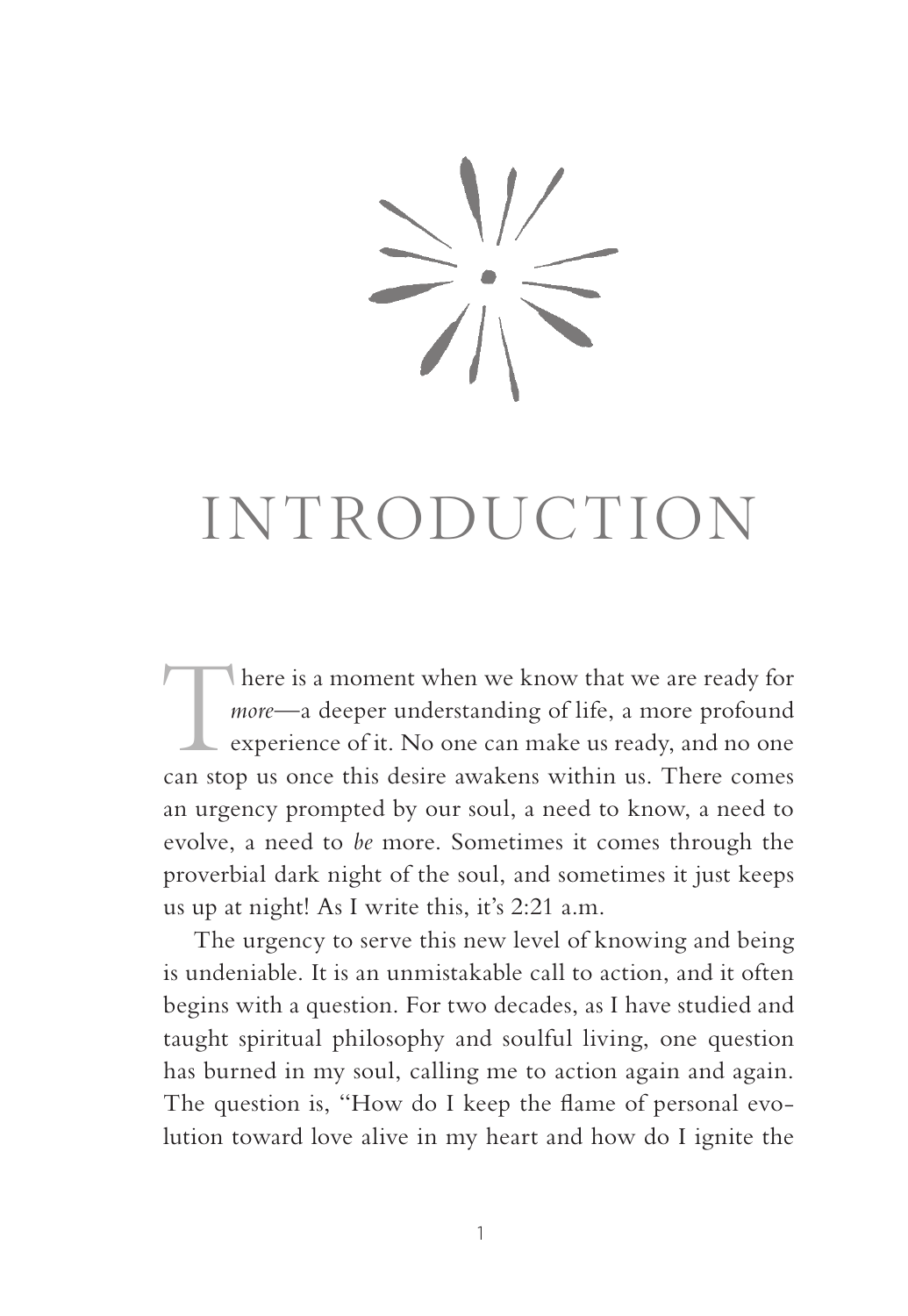spark of spiritual awakening in others?" Okay that's two questions, but they run together in my mind. The need to serve our shared spiritual advancement is the passion that fuels my life and my work.

The answer I have found, through hundreds of client sessions, conversations with friends, and much internal searching, is that evolution and the willingness to grow mentally, emotionally, and spiritually comes either as a result of dramatic pain and sufering or through the blessing of love. Once this directive from our soul has been ignited, it is painful to try to ignore it. Fortunately, when we give our full attention to personal evolution, it becomes a rock-solid foundation for our happiness.

If this makes sense to you, keep reading, but prepare yourself. Most people want simple answers and an easy button. This book has complex questions and a reality check. There is *no* easy button to spiritual self-awareness. It is a process that requires a ruthless willingness to introspect and undaunted courage to change that which needs changing. No one can do the work for you. But this book can help you do it, if you are awake, and if you are ready. Herein lies an invitation to know yourself better, accept yourself more, and realize your life's highest potentials.

This is the work I do with my yoga therapy clients. Rather than offer advice, I ask illuminating questions that help them fnd their own inner truth. Then I share practices that enable them to maintain and live from that soul-connected place. I have seen brilliant transformation in every category of people's lives as a result of this process, from deepened relationships to improved health and newfound purpose. Sadly, I have also watched people pay good money to get the map and the equipment and then never take the journey.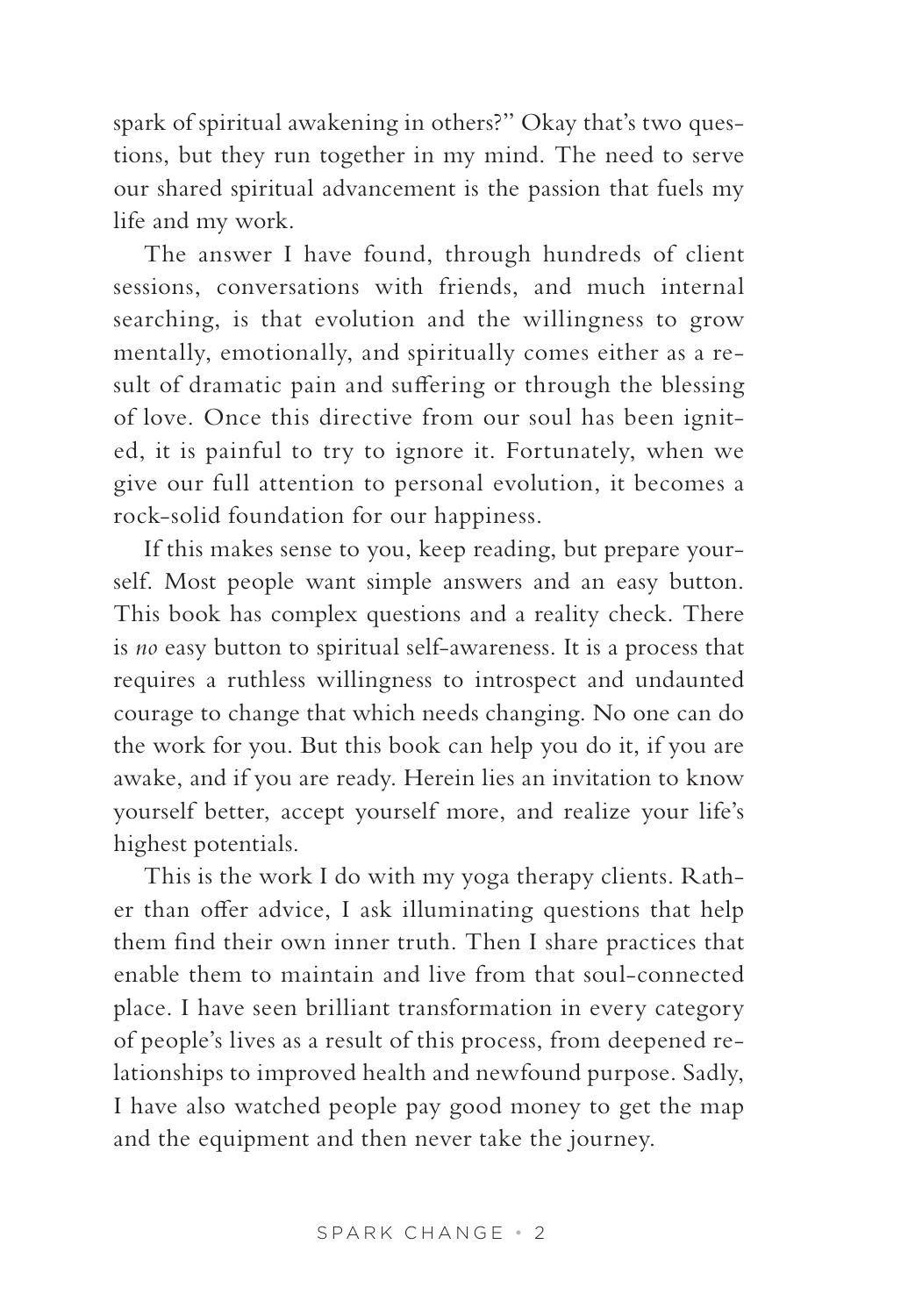## THE VALUE OF INTROSPECTION

Through years of coaching, I have learned that telling someone what to do, or even how to do it, is not enough. Asking the right questions is what matters, because by trying to answer them, people become invested in their own solutions and ways to change. Inquiry is necessary to every human life. From the time we learn to speak, we question the world around us and our experiences within it. Only humans have a consciousness that can observe and analyze itself and make choices based on its conscience.

The questions in this book will help you cultivate greater self-knowing and eventually self-actualization, which leads to an unshakeable inner happiness that is the bedrock of true success. The purpose of the questions is to engage you in the practice of introspection. By puzzling through the right question at the right time, you click on the creative brain and fuel yourself with intention. As you solve your own quandaries, you expand your consciousness and level of joy. As Socrates said, "the unexamined life is not worth living."

#### WHAT IF

Imagine for a moment that life has a question for you. Are you listening to what it is asking right now? Are you aware of your soul's intention for embodiment at this time or are you at odds with it? By taking a break from the restless rush of life to ponder such questions and to listen to your inner spirit, you give yourself an exceptional gift and consciously invoke your personal evolution.

Introspection such as this book suggests is not for the fainthearted or the self-critical. It is essential to cultivate a positive relationship with our own minds, assessing whether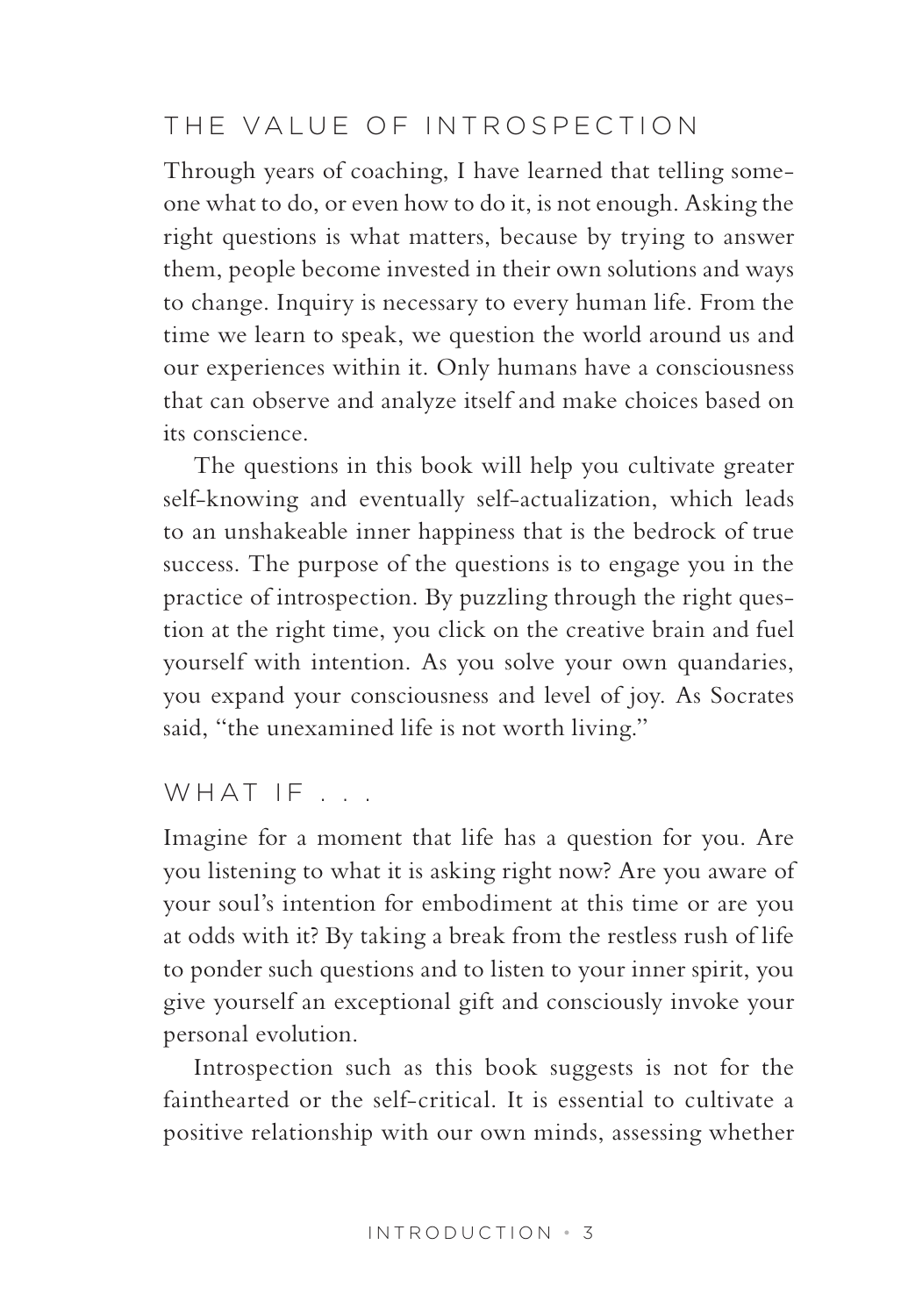the thoughts and questions we are entertaining are helpful for our development or not; whether they are life-affirming or detrimental to our spirit. We must be able to raise difficult questions without falling prey to the negative or judgmental inner critic. In order to do this, self-inquiry requires courage, self-compassion, and ridiculous amounts of humor. When undertaken in the right way, it enables us to relax into our lives, as we come to understand and embrace both the absurdity and the lovability of our human nature.

# MORE ON WHY QUESTIONS MATTER

Our whole internal thinking process operates on a questionand-answer, or Q and A, system, so it stands to reason that if we are seeking new solutions to life's challenges, it behooves us to make this Q and A dialogue in our heads conscious. Quality questions lead to quality answers. Good friends, good parents, and good leaders all know that the right questions are like keys to our inner doors. They take us to something within that we don't yet know or haven't yet considered. They give us a new way of looking at problems. That is why questions form the foundation of introspection. To be able to question ourselves and life shows curiosity and a willingness to grow. Questions promote deeper thought, connection, authenticity, and humility. They gnaw at us and push us toward greater clarity. And they spark wonder.

Introspection helps us create a thematic, narrative thread for our lives, keeping us on track and nudging us into new possibilities. It is a daily conscious effort to improve ourselves and spiritualize our lives. Good questions help us move toward the intentional creation of our desires and illuminate what sets us backward into old, unconscious patterning or habitual reactivity.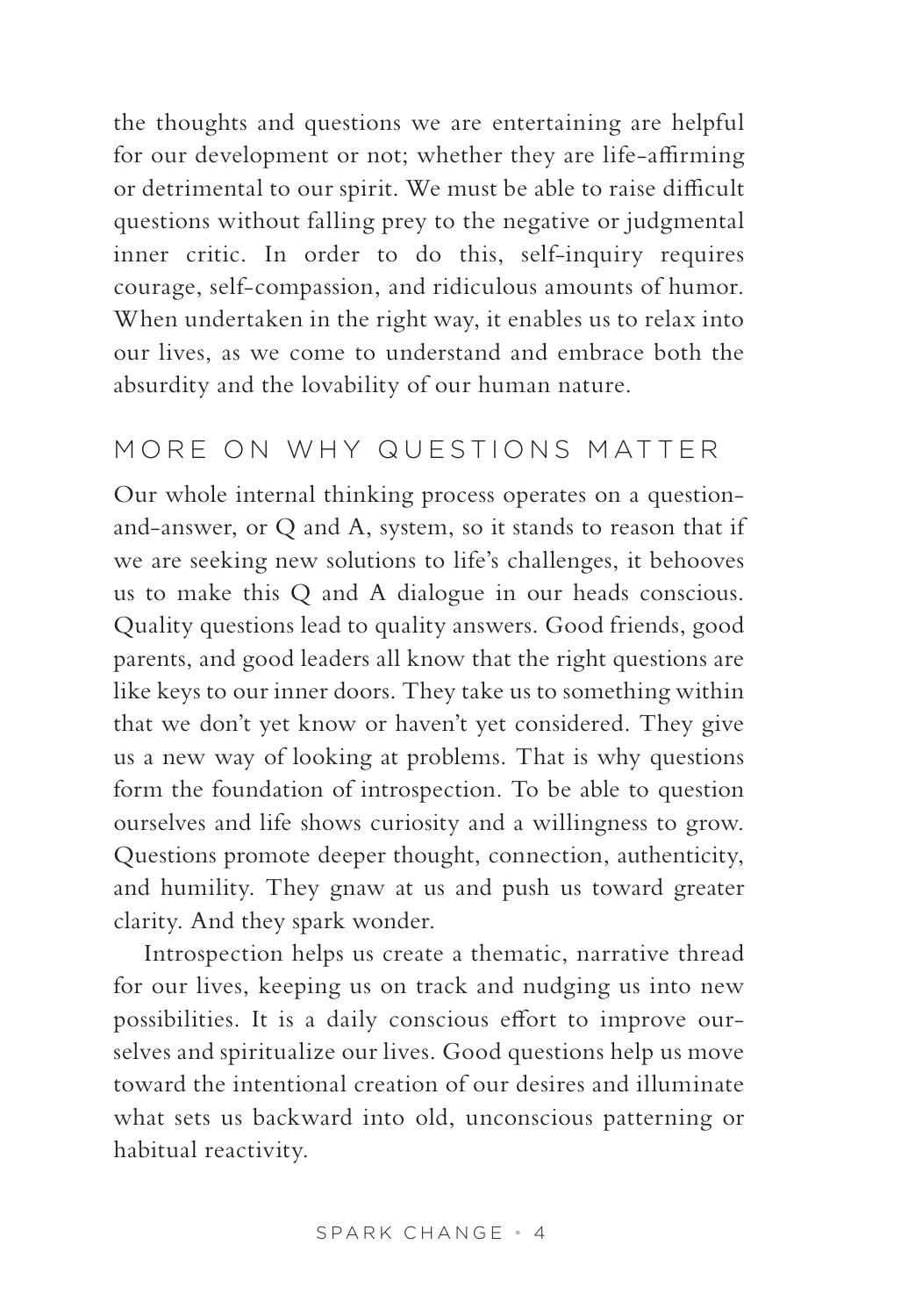As we learn to be authentic in the questions we ask ourselves, we simultaneously learn how to engage others with connection-building questions as well. This deepens our relationships by engendering empathy, compassion, and understanding. The more truthful we become in our self-refection process, the more we will recognize any hidden motivations for asking certain questions of others. We will see if we are leading them toward an answer we hope to receive, creating a distraction so we don't have to be vulnerable, or trying to expose some weakness of theirs in order to feel better about ourselves. As we learn to ask questions that uplift and inspire, we experience greater harmony and love, in our own hearts and in every external relationship. And eventually, in addition to evolving into greater self-awareness, we also evolve beyond it to self-transcendence and the expanded experience of oneness.

# WHAT TO EXPECT FROM THE QUESTIONS

When I meet someone who asks powerhouse questions, I tingle with joy. Feeling stopped, in need of a moment to ponder my answer, I know I am on the edge of a new perspective and a liberating possibility. In these pages, I aspire to be one of these people for you. I hope these questions make you stop and really think. I encourage you to look at the questions you are asking of life and to listen to the questions life is asking of you. I believe that by undertaking an intentional approach to the questions we ask of ourselves and each other, we will make quicker evolutionary strides, individually and collectively.

I chose 108 questions because the number 108 is signifcant in many world religions, as well as in felds such as science, literature, technology, and yogic philosophy. On a *mala*, the strand of beads used for repeating mantras, there are typically 108 beads.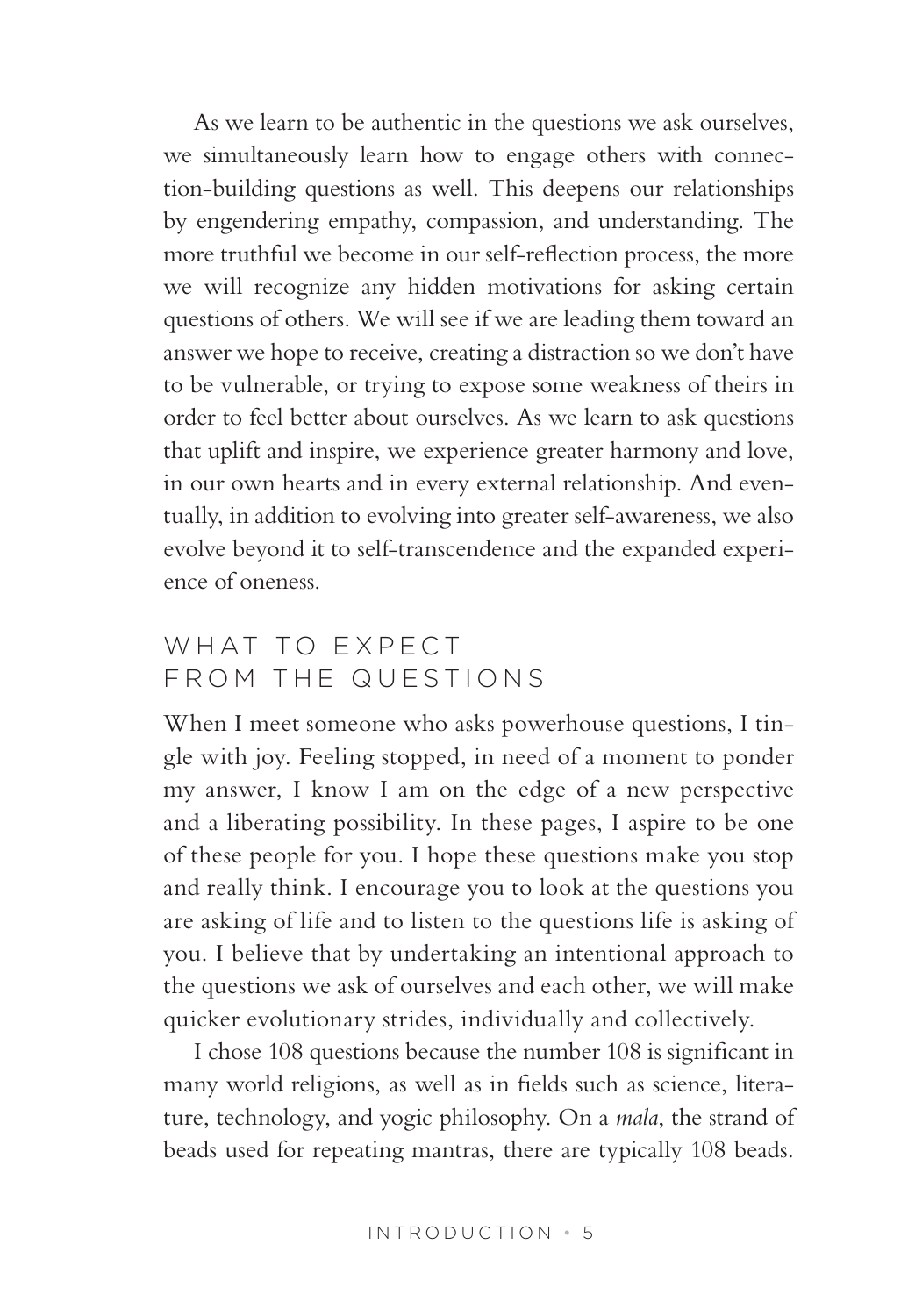In Hinduism, there are 108 Upanishads, which are sacred texts of the ancient sages, and 108 names for God. The number 108 is a Harshad number, an integer divisible by the sum of its digits. *Harshad* is a Sanskrit word meaning "giver of joy." There are 54 letters in the Sanskrit alphabet, and each has masculine (*shiva*) and feminine *(shakti)* forms:  $54 \times 2 = 108$ . There are said to be 108 earthly desires, 108 lies that humans tell, and 108 human delusions or forms of ignorance. It has been proposed that if one can be so calm in meditation as to have only 108 breaths in a day, enlightenment will come. And fnally, 1 stands for highest truth, 0 for the emptying of the ego into complete spiritual practice, and 8 for the infnite or eternal soul.

The 108 questions are divided into twelve major themes—one theme for each chapter—and each theme has nine questions. Each question is followed by an explanation of its signifcance and instructions for how to engage with it more deeply. You may decide to take the themes in order and consider one per month for a year or dip into whatever subject strikes your interest, exploring each as it pertains to your life. Some questions may seem similar but are actually another layer of exploration on a particular topic.

### THE POWER OF GREAT QUESTIONS

In preparation for this book, I reviewed the personal journals I have kept over the past forty years. I saw repeated examples of how my inner questioning led to my greatest growth. This is why I believe so strongly in the power of introspective questions to lead us all into our full evolutionary potential. The very answer to my nagging question, "How do I keep the fame of personal evolution toward love alive in my heart and how do I ignite the spark of spiritual awakening in others?" lies in the continual asking of deeper questions.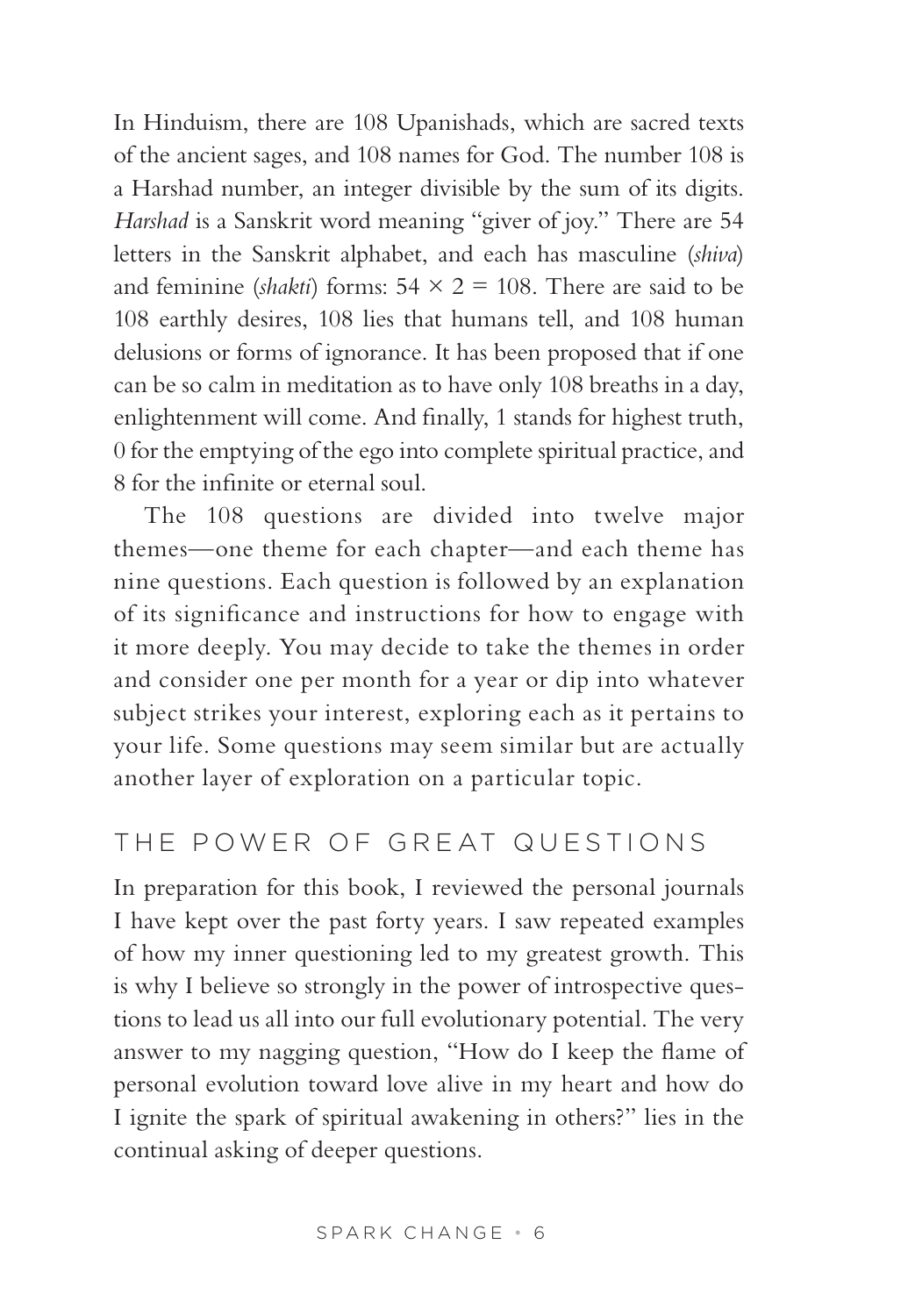For the past two decades in my yoga therapy practice, I have counseled people seeking greater self-awareness as they navigate experiences such as depression, grief, and stress. Regardless of presenting issues, every person has come because they want to feel happier, more at peace with themselves and the world they live in, and more able to cope with life's challenges. They seek a deeper meaning and purpose in life and a connection to their soul and to the transcendent energy of life itself. This is the driving force beneath all the things we call "self-help."

The questions I offer have come from my own inner journey as well as my study of the philosophies and practices of classical yoga, as taught by spiritual masters such as Paramahansa Yogananda and Mata Amritanandamayi, and the principles of spiritual psychology, as expressed by teachers such as Gary Zukav, Carl Rogers, and Eckhart Tolle. By working through the 108 questions you will learn to listen deeply to your soul and determine what life is calling for you to learn or to express.

In his *Letters to a Young Poet*, Rainer Maria Rilke wrote, "Be patient toward all that is unsolved in your heart and try to love the questions themselves, like locked rooms and like books that are written in a very foreign tongue. . . . Live the questions now. Perhaps you will then gradually, without noticing it, live along some distant day into the answer."

# TIPS FOR WORKING WITH THE QUESTIONS

Your spiritual development depends on how well you can apply your answers to these questions in daily life. To truly benefit from them, you must take time to let the material become a part of you. It is not enough to just read through them. Like chewing food thoroughly in order to digest it properly, we assimilate the wisdom these questions provide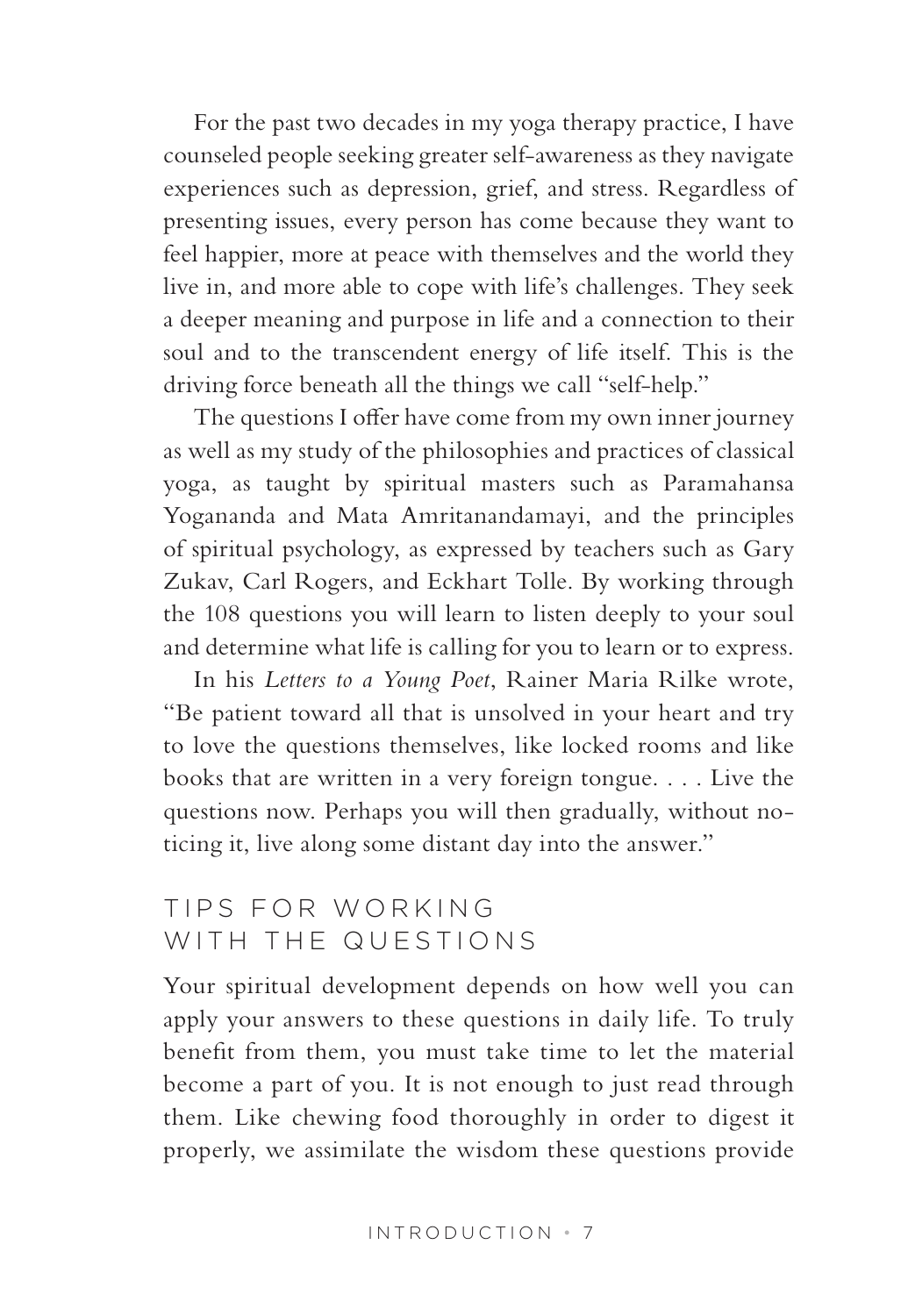by taking time to fully absorb each one. There is no rush. Allow time for assimilation. Concentrate on one question until it feels complete in your mind and heart. Don't get indigestion by fooding yourself with too many unresolved questions at once.

Before beginning, set aside a few moments of silence. Just as white space on a page creates a sense of spaciousness for words, silence allows space for the meaning of each question to percolate in your mind. When you feel ready, read a question and then repeat it several times silently.

After you have pondered your answer for a while, make some notes. Write down any associated thoughts, connections, insights, or follow-up questions. You may even try writing the question out, as this will help your mind bring in your right answer. Life moves into manifestation from our minds through our hands. The synchronicity created by directing pen across paper activates parts of the brain associated with both thinking and memory. Writing answers out by hand will help you go deeper into your truth and will solidify it in your subconscious mind, which infuences future choices and behaviors.

Don't censor your answers and don't worry about grammar or writing style. This is just for you and there is no right or wrong way to write your answers. If you get stuck on a question, you do not need to feel inadequate to it, just recognize that it requires patience and the willingness to look deeper. Try rewording it in a way that makes more sense to you. If any fear arises, it is probably related to not having the answers immediately. No problem! Your journal is your personal space of exploration. Be honest, fearless, and unfltered. Trust your internal process.

Some questions may challenge you or trigger a negative response, like this one did for me: "What am I supposed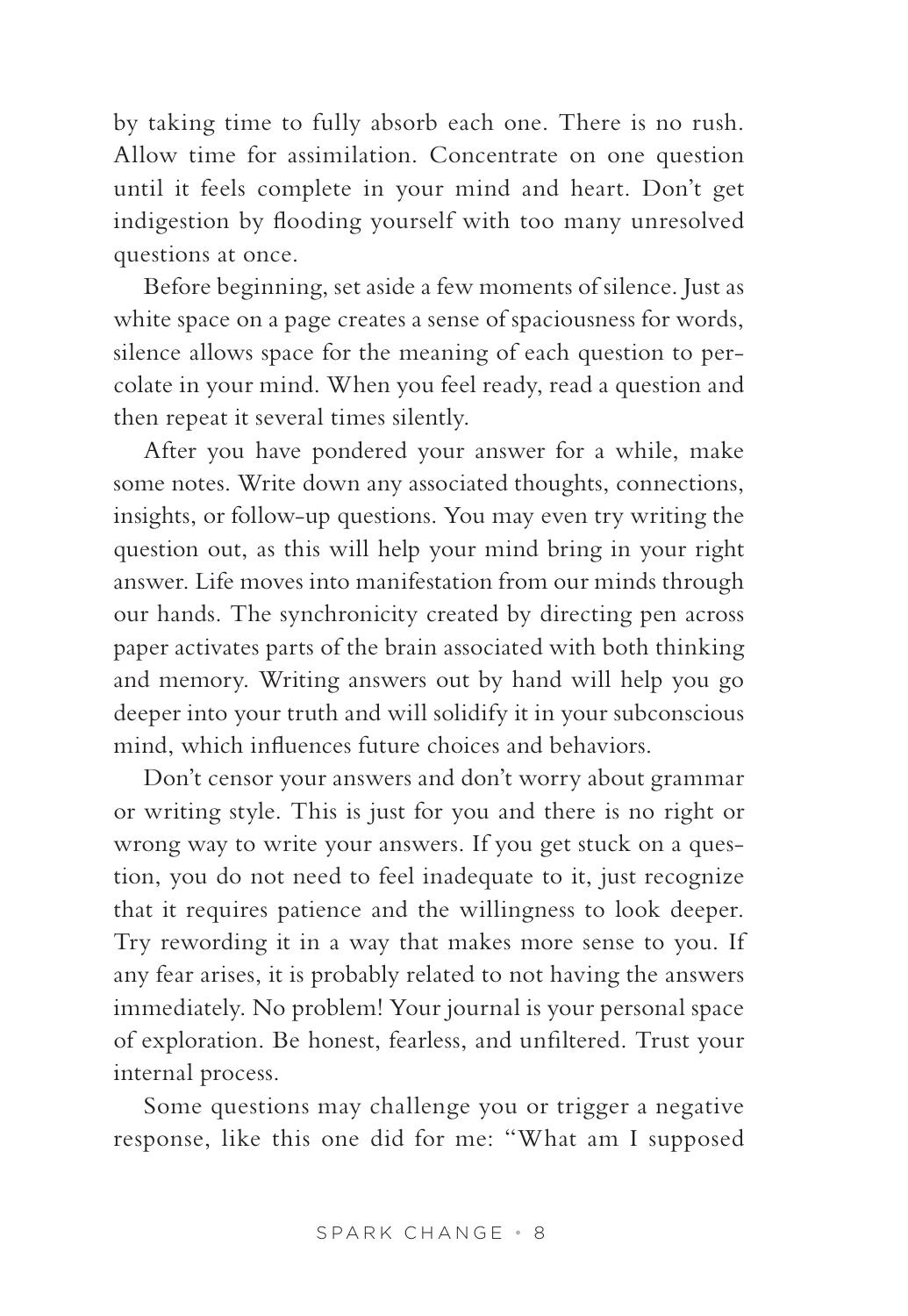to learn from this (situation, difficult relationship, etc.)?" For over a decade, whenever I considered this, I would groan and roll my eyes because I knew what was coming: a deep dive into my own responsibility for said situation or relational confict. Ugh! I just wanted to blame others or hide and try to avoid the drama altogether. But it is the questions that we loathe and resist that are often the ones we beneft from the most. If you run across questions that feel troublesome, try reframing them slightly, like modifying a yoga posture you have difficulty with, in order to honor your body. If this doesn't work, move on, but consider coming back to revisit them later. If two questions seem similar, look carefully for subtle diferences and nuances.

Take note of any of your own questions that arise as you ponder the ones presented here. Watch how you phrase your internal questions and be careful of ones like "Why has this happened to me?" or "Why is life so hard?" which keep you disempowered. Take a position of control and reframe them to something like, "How can I grow through what has happened to me?" or "How am I self-sabotaging?" In this way, you will move quickly toward truth and the ability to make necessary personal changes.

You may want to share any particularly meaningful questions with a trusted friend to stimulate conversation. Defnitely carry your favorites with you and practice active refection in order to embody your answers. A consistent habit of introspection will reap great benefts of personal growth, well-being, and joy. Most importantly, enjoy the new perspectives that the questions offer, and even if only one question touches your heart, consider that a success.

So, go grab a pen, make some tea, and settle in. I hope you will enjoy the 108 questions as much as I have. Please know